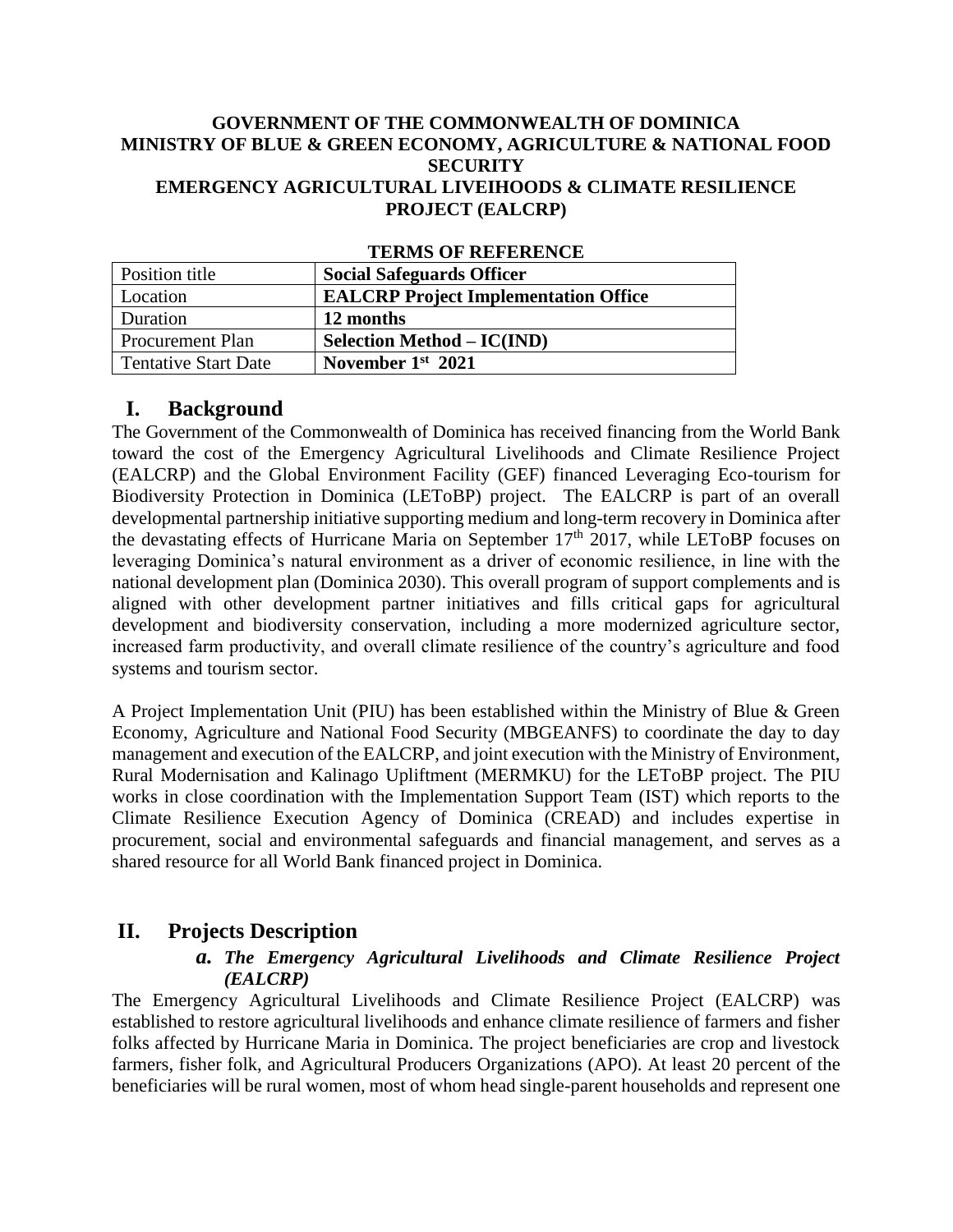of the population groups that have been most affected by the hurricane. The project components include:

1. Restoration of Productive Base for Recovery of Agricultural Livelihoods

This component restores the cropping systems by assisting crop and livestock farmers back to their productive capacity, through provision of key agricultural inputs and technical assistance on an immediate basis, thus supporting food security and recovery of livelihoods

Restoration of livestock system through the renovation of existing structure or construction of new resilient livestock structures. Assisting fisher folk in restoring the fishing capacity by providing support to acquire new outboard engines and in the recovery of boat-building facilities s for fishers. Building of climate resilience and agribusiness capabilities by providing technical assistance for the development of more productive, climate-resilient systems and the promotion of agribusiness capabilities.

2. Restoration of Key Productive Infrastructure and Institutional Strengthening

This component will restore key infrastructure in agriculture, livestock, and forestry and reestablish the essential public services that farmers depend on.

### *b. Leveraging Eco-tourism for Biodiversity Protection in Dominica (LEToBP)*

The project will strengthen biodiversity protection, finance and build capacity for the national parks and the national trail system, as well as of local communities. The direct project beneficiaries include communities and their members in targeted landscapes, entrepreneurs, small, medium and microsized enterprises (SMMEs) and community-based organizations (CBOs). Women to include the Kalinago bear the heavy burden of ensuring the livelihood sustainability of rural households and as of such are expected to benefit significantly. Benefits are expected to include improved access to skills training for business development, finance and markets, improved local governance, and subsequently more profitable community or individually-owned businesses and increased household income.

The project has three major components:

1.The first component will support the preparation of operational management plans for the trail network and the protected areas, supported by a strong engagement approach, and will install a modernized visitor entry and fee collection system.

2.The second component will enhance the physical and institutional environment for the protection of biodiversity through the sustainable use of landscapes along the Waitukubuli National Trail (WNT) and in the three National Parks. It also aims to expand activities for tourists to engage with biodiversity in a sustainable manner.

3.The last component will provide assistance to Indigenous Peoples and Local Communities (IPLC) in the trail and the areas surrounding the protected Areas (PA`s) to engage in the expansion of eco-tourism activities.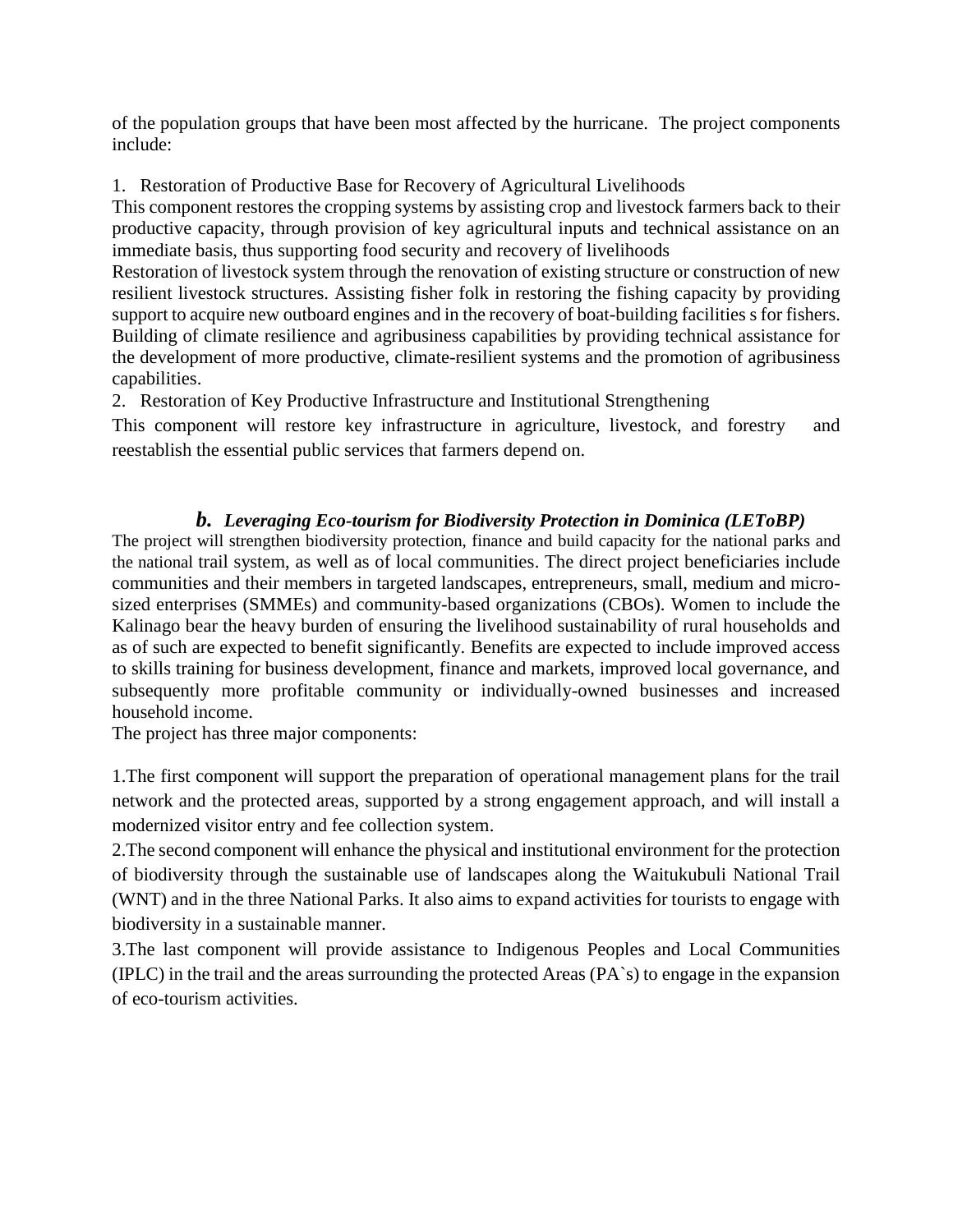## **III. Objective of Assignment**

The purpose of this consultancy is to provide social support to the PIU during the life of its two projects:

#### **Specific Objectives:**

- 1. Manage and oversee the social safeguards function of both projects at all levels.
- 2. Ensure compliance with the World Banks' Environmental and Social Safeguards Policies<sup>1</sup> during the restoration of the agricultural sector of EALCRP
- 3. Ensuring compliance to the World Bank Environmental and Social Framework<sup>2</sup> to include Gender Based Violence and vulnerable groups such as the Kalinago during the rehabilitation of the WNT and National parks of LEToBP
- 4. Provide leadership and operational guidance for social safeguards aspects of delivering on all the components and reporting as per the guidance and procedures of the Environmental and Social Management Framework (ESMF) of the both EALCRP and LEToBP.

# **IV. Key Responsibilities**

 $\overline{a}$ 

- 1. Contribute in the preparation of the necessary social safeguard documents, including consultations with stakeholders following the guidance of the IST;
- 2. Coordinate activities and provide the necessary support to the PIU's Project Manager, environmental safeguards specialist and project staff;
- 3. Follow up and monitor the implementation of the proposed mitigation measures as agreed in the mitigation plan;
- 4. Conduct consultations with the relevant project beneficiaries (including Kalinago Territory) on a regular basis to ensure that issues are addressed in a timely manner and that project beneficiaries are kept abreast of development. Document all citizen engagement activities;
- 5. Monitor implementation and ensure compliance of safeguards instruments such as gender action plan, cultural heritage and indigenous people's plan, etc.;
- 6. Implement and report on the Project Grievance Redress Mechanism
- 7. Build capacity and share knowledge with project staff and stakeholders to ensure safeguards guidelines are fully understood;
- 8. Assist the PIU's Project Manager and environmental safeguards specialist in the preparation of technical and operational safeguard plans for approval and implementation;
- 9. Assist the PIU's Project Manager, environmental safeguards specialist in the preparation of reports (quarterly, semi-annual, annual) on social safeguards risks with appropriate actions for project implementers and stakeholders;
- 10. Provide substantive advice on social safeguards to project implementers;
- 11. In consultation with the project manager, environmental safeguards specialist and the IST, carry out a knowledge gap assessment and build capacity of implementers to close the identified gaps and minimize likelihood of risks;

<sup>&</sup>lt;sup>1</sup> https://www.worldbank.org/en/projects-operations/environmental-and-social-policies

<sup>&</sup>lt;sup>2</sup> https://www.worldbank.org/en/projects-operations/environmental-and-social-framework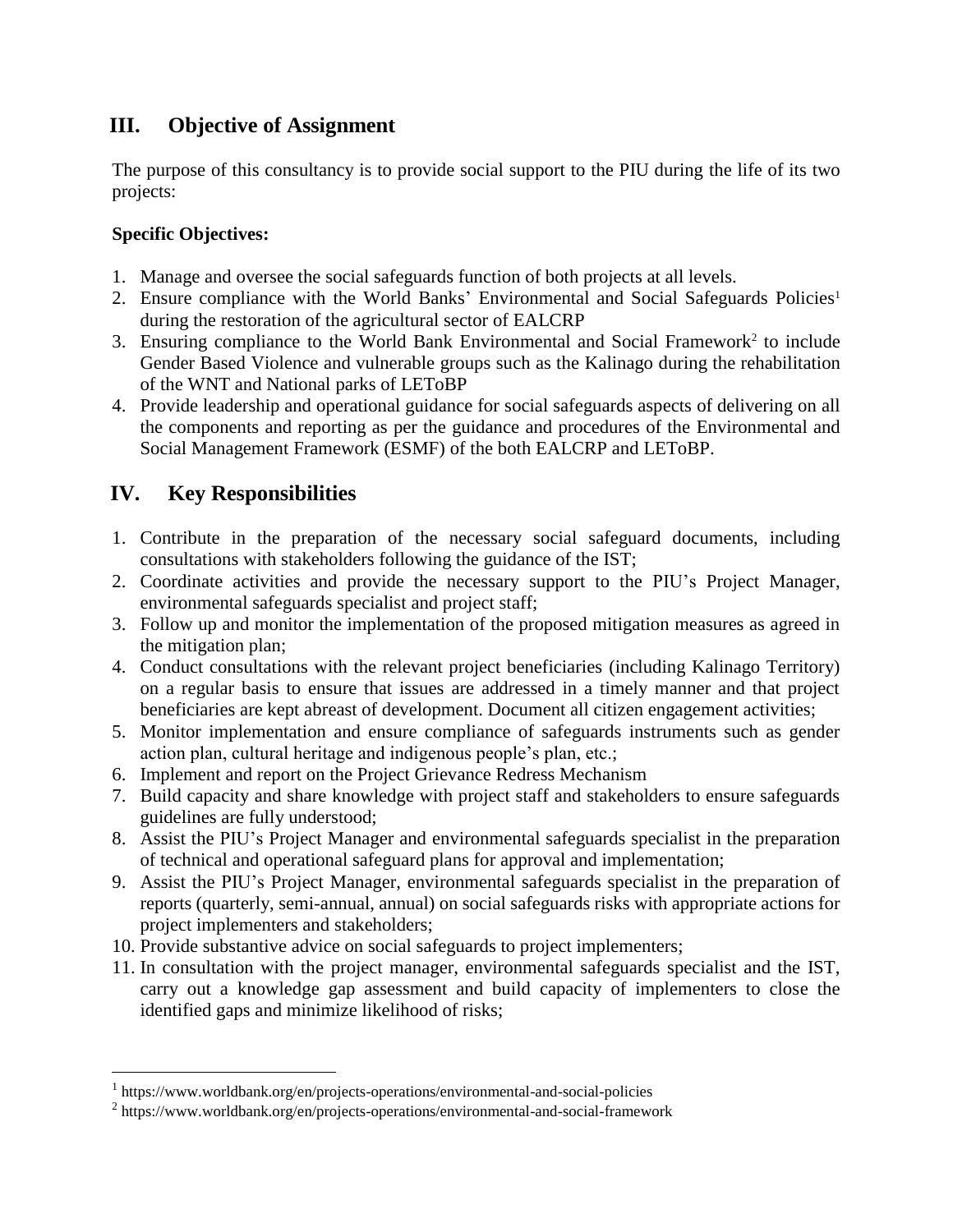- 12. Perform other duties as directed by the PIU Project Manager and as directed by the environmental safeguards specialist and the IST related to project activities operations, management and implementation;
- 13. Identify risks, challenges, opportunities, priorities and needs on social safeguards relevant to the project and plan for their implementation;
- 14. Supervise consultancy works, review and assess products/services provided by consultants and experts and notify / advise the PIU Project Manager on quality of deliverables and recommend appropriate actions to be taken for improvement as per guidelines and principles;
- 15. Ensure social safeguards issues or concerns related to project activities are monitored throughout project implementation and reported on a monthly and quarterly basis accordingly;
- 16. Conduct joint work with the other staff of the PIU to ensure coordination of activities;
- 17. Prepare social safeguards training materials and deliver training to PIU staff, MBGEANFS and other government agencies or departments on World Bank Safeguards policies and standards and the relevant laws of the Commonwealth of Dominica.

# **V. Qualifications and Experience Required**

#### **Qualifications**

1. A minimum of a bachelor's degree in social sciences, natural resource management or related discipline. A master's degree would be an asset.

### **Experience**

- 1. At least 3 years, and ideally more than 5 years' working experience in social safeguards, with a track record in developing social policies, data collection surveys, identifying social risks, and working on gender, indigenous peoples, stakeholder engagement matters.
- 2. Demonstrated ability working with government ministries/departments and project teams.
- 3. Knowledge on the World Bank Environmental and Social Policies; the World Bank Environment and Social Framework and laws of Commonwealth of Dominica.
- 4. Experience in working with indigenous people, conducting beneficiary consultations, and stakeholder engagement/participation would be an asset
- 5. Work experience in the Caribbean and would be an asset, specifically in Dominica. Understanding of main social challenges faced by Dominica or Caribbean islands.
- 6. Demonstrated understanding of social safeguards procedures and track record in contributing to social research and analytical reporting.
- 7. Fluent in English and ability to communicate in Creole language (Commonwealth of Dominica) would be an asset.
- 8. Strong Analytical and Report Writing Skills;
- 9. Proficiency in the use of Microsoft Office Applications, Adobe Software for the design of communication materials.